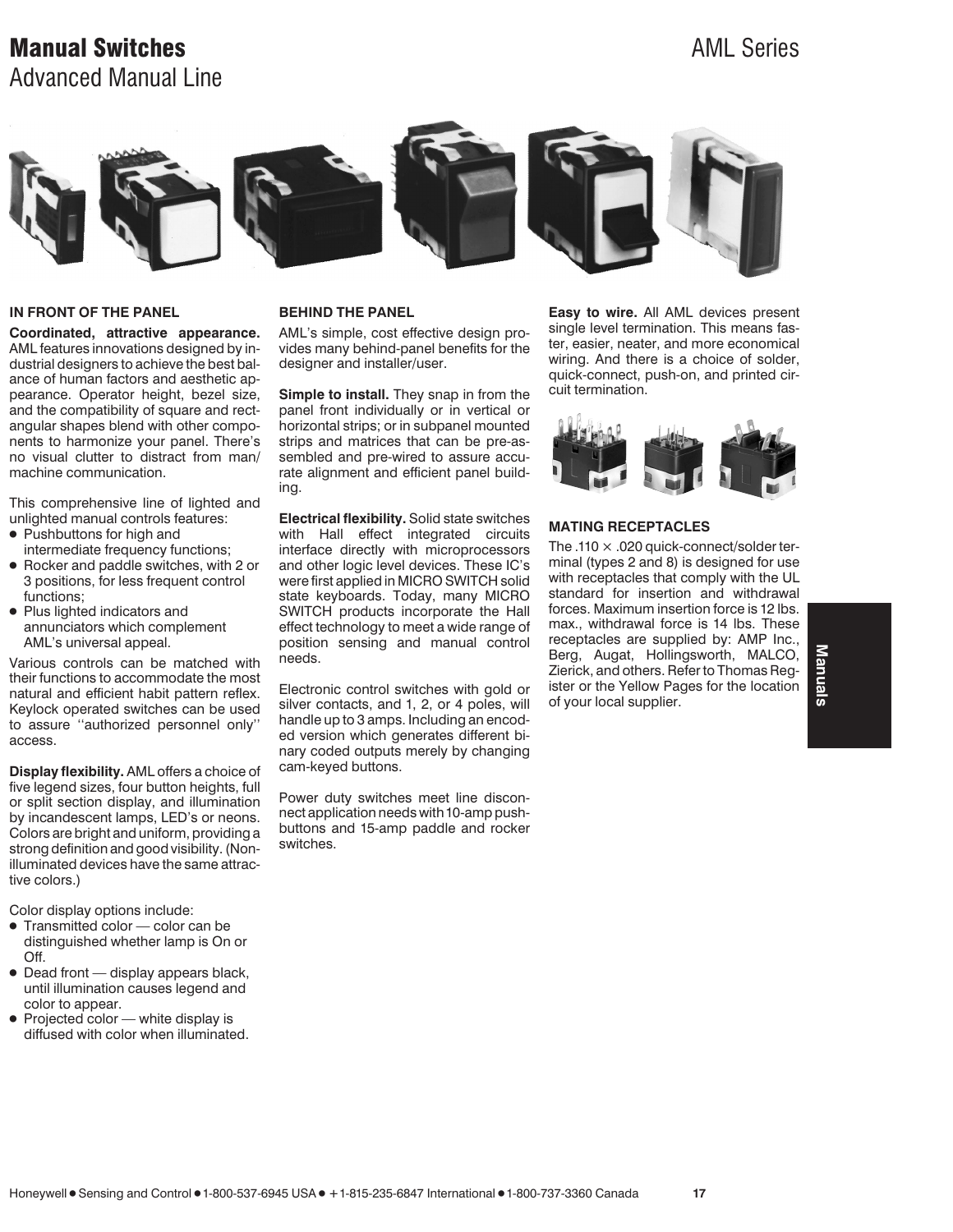# **Manual Switches** AML Series AML Series Advanced Manual Line

## **FEATURES**

- Complete selection of pushbutton, rocker and paddle (toggle type) switches accommodates different functions and promotes operator efficiency.
- Solid state, electronic, and power duty control.
- Full or split screen incandescent display switches and indicators provide vivid transmitted color, projected color (for neutral display when unlit), and dead front (hidden color).
- Wide-angle visibility LED and line voltage neon display switches and indicators.
- Annunciators back-lighted by LED's enable high density message display.
- 1 Keylock switches available for controlled access applications.
- All AML terminations at the same shallow depth (1.7 in. /43,1 mm) for convenient wiring or PC board termination.
- Snap-in surface mount or sub-panel (hidden bezel) mount with mounting hardware.
- Pad printed legends with a clear polyurethane overcoat available in a choice of five standard sizes.
- Metric design for worldwide acceptance.
- UL recognized, CSA certification.
- Selected listings are certified by VDE and CE. (For compliance status, contact the 800 number.)

MICRO SWITCH AML Advanced Manual Line combines functional flexibility with electrical versatility to provide a broad range of options to choose from.

## **EASY TO RELAMP**



Relamping of T-1-3/4 incandescent AML91 lamps is accomplished from the front of the panel without tools. (AML92 T-1-3/4 LEDs can be added in the same manner.)

### **FULL GUARD BEZEL OPTION**



As an alternative to standard height bezels (.06 in./1,5 mm), pushbutton switches can be furnished with full guard bezels extending .19 in./5.0 mm from the mounting surface. In the free position, standard buttons are flush with full guard bezels.

The raised bezel guards against accidental operation by someone leaning against or dropping something on a control console.

#### **High Intensity LEDs For Full-face AML Lighted Display AML92 Series**



- Full-face illumination for high visibility lighted colors.
- Advanced illumination technology combines high-intensity LED in standard T-1-3/4 wedge base lamp package.
- 1 Easy plug-in installation in AML lighted switches and indicators.
- Low operating temperature permits high density, continuous operation with minimal heat build-up.

AML92 Series LEDs have a quad chip assembled in a T-1-3/4 wedge base lamp package. They provide full-face illumination when used with lighted pushbutton, rocker and paddle switches, or indicators equipped with incandescent lamp sockets. For ordering information, **refer to page 58.**